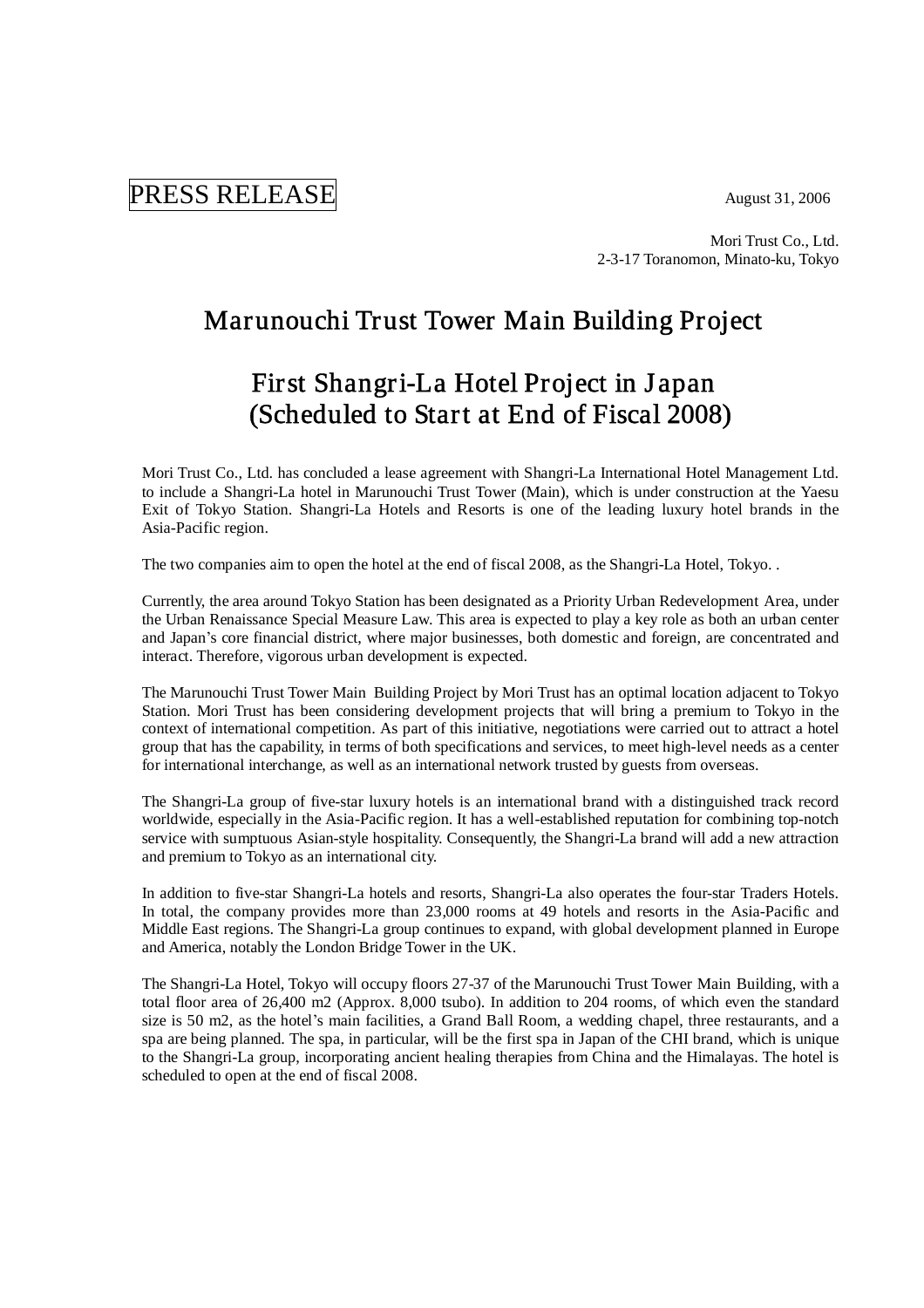### [Outline of Shangri-La Hotel, Tokyo]

| Total floor area   | Approx. 26,400 m2 (Approx. 8,000 tsubo)                                                                     |  |
|--------------------|-------------------------------------------------------------------------------------------------------------|--|
| Location of floors | 27-37F, Marunouchi Trust Tower (Main)                                                                       |  |
| No. of rooms       | 204 (180 standard rooms, size 50 m2, and 24 suites)                                                         |  |
| <b>Facilities</b>  | Restaurants (three, including all-day and specialty)<br><b>Grand Ball Room</b><br>Wedding chapel<br>CHI spa |  |
| Type of agreement  | Rental contract                                                                                             |  |
| <b>Start</b>       | During fiscal 2008                                                                                          |  |

### [Outline of Mar unouchi Trust Tower North and the Main Building (planned) project]

| Project name                     | Marunouchi Trust Tower North and Main                       |                                     |
|----------------------------------|-------------------------------------------------------------|-------------------------------------|
| <b>Address</b>                   | 1-8 Marunouchi, Chiyoda-ku, Tokyo                           |                                     |
| Lot area                         | Approx. 12,027 m2                                           |                                     |
| Total floor area                 | Approx. 180,000 m2                                          |                                     |
| Total area<br>available for rent | Approx. 88,000 m2                                           |                                     |
|                                  | Main (planned)                                              | North                               |
| Total floor area                 | Approx. 115,000 m2                                          | 62,243.54 m2                        |
| No. of floors                    | 37 above ground, 4 below                                    | 19 above ground, 3 below            |
| Main uses                        | Offices, hotels,<br>shops,<br>tourist<br>information center | Offices $(3-19F)$<br>Shops $(1-2F)$ |
| Starting date                    | Fall 2008 (scheduled)                                       | September 2003                      |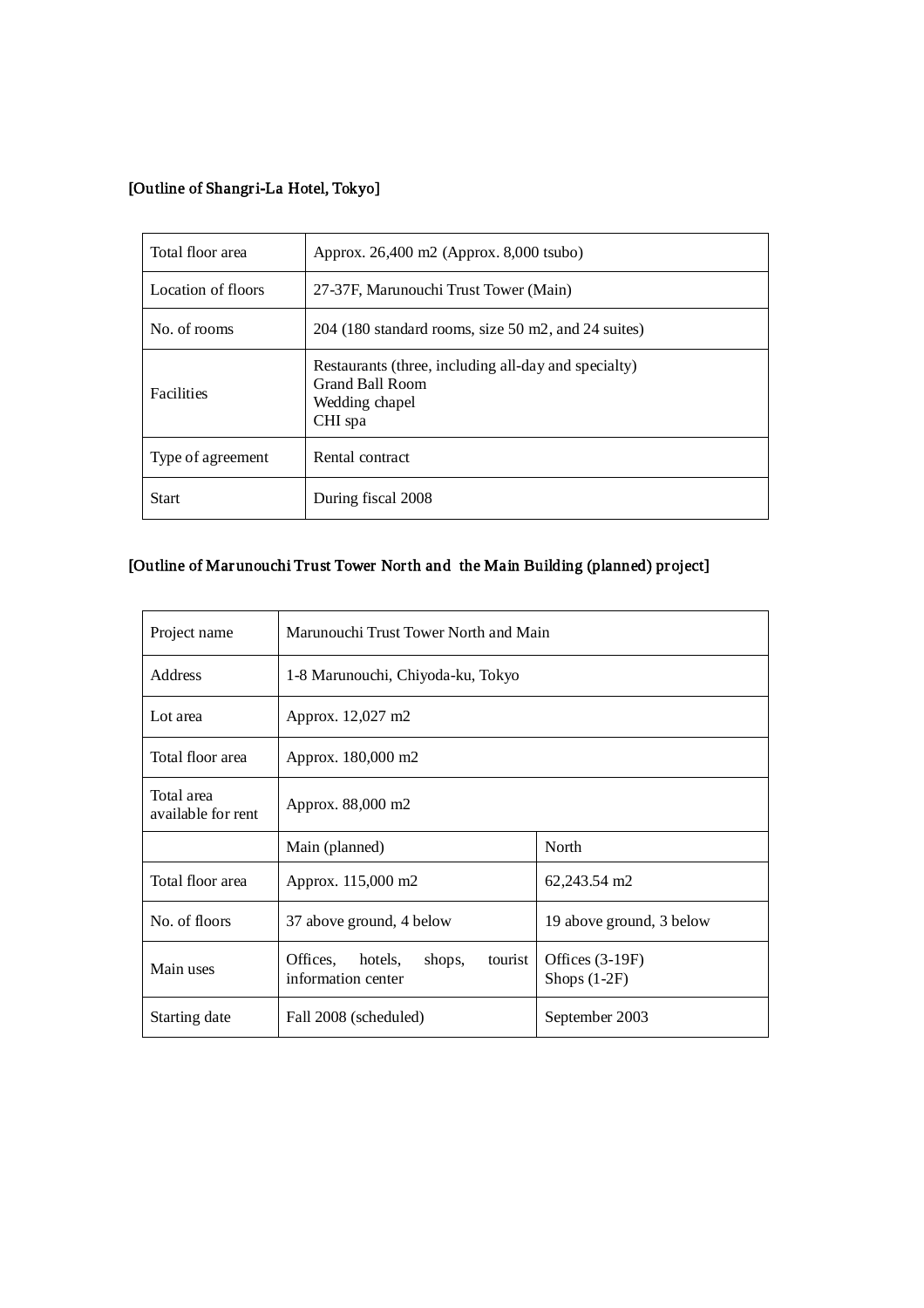#### **REFERENCES**

#### [Hotel Developments by Mori Trust Group]

Mori Trust Group has been developing hotel business since 1973 by founding Mori Kanko Trust Co., Ltd.

As to own management hotels and golf country clubs, Mori Trust operates two city hotels of Lafore Club, which is a corporate membership resort club and Manpei Hotel known as a hotel of classics at Karuizawa, Nagano as well as 12 resort hotels and golf country clubs.

In the city Mori Trust owns Yokohama Grand Intercontinental Hotel which is a symbolic hotel in Yokohama, and at Shiodome, Tokyo, Conrad Tokyo is owned by its subsidiary company and expanding the business collaboration with foreign hotel management companies.

Mori Trust Group has newly established hotels and resorts operating division and the division shall cope with hotel managements and developments from now on with the consolidated experiences.

In August 2006, Mori Trust Group succeeded to offer the venue for Shangri-La Hotel Tokyo and in July 2006 acquired the majority equities of Rihga Royal Hotels Group that is the leading hotels group in the western Japan also announced the hotel operation by a deluxe foreign hotel company at Sendai Ichibancho Project.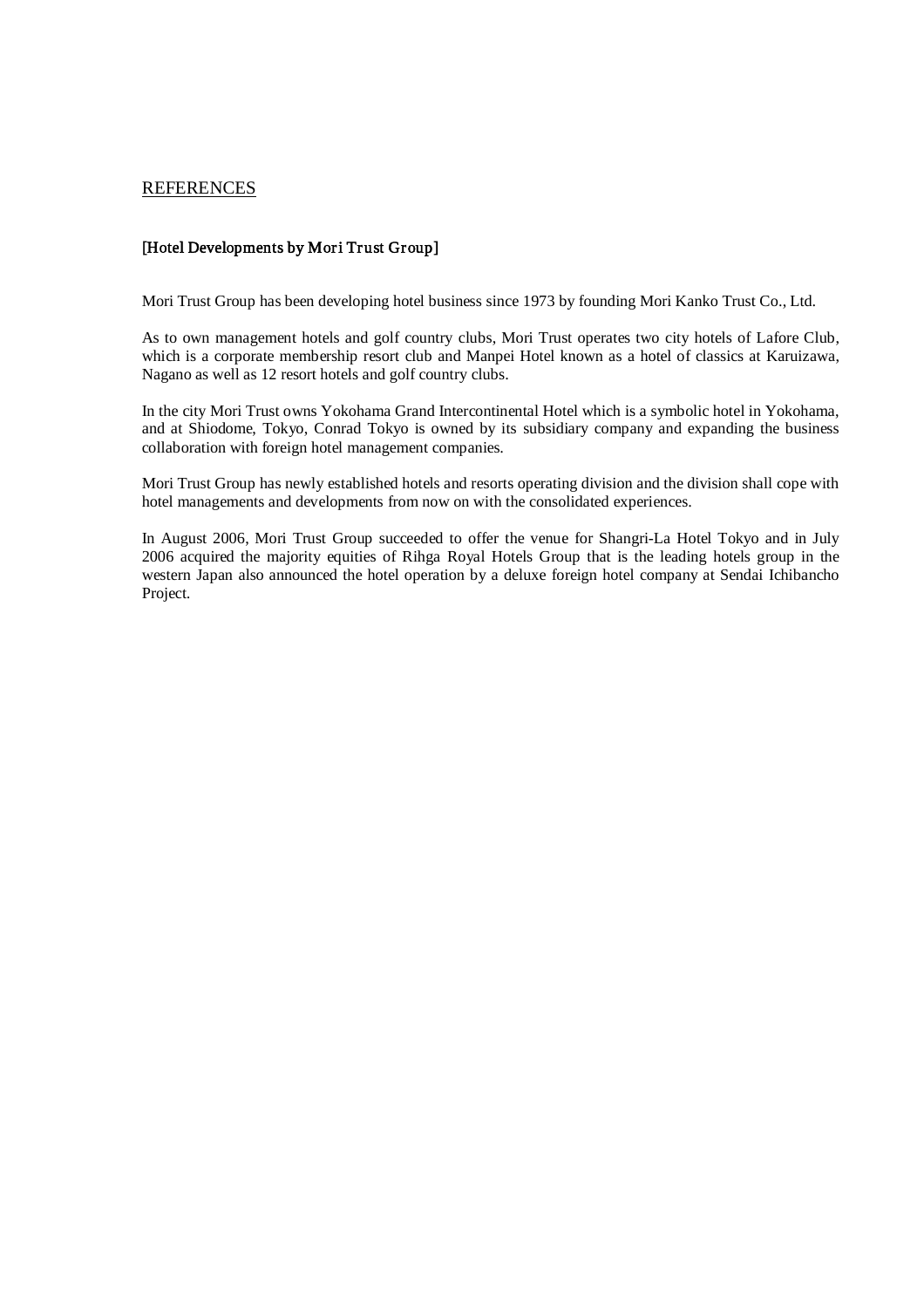| $\frac{1}{2}$ of Binanger Du Hotels & Resorts |                                                               |
|-----------------------------------------------|---------------------------------------------------------------|
| Australia                                     | Shangri-La Hotel, Sydney                                      |
|                                               | Shangri-La Hotel, The Marina Cairns                           |
| China                                         | Shangri-La Hotel, Beihai                                      |
|                                               | Shangri-La Hotel, Beijing                                     |
|                                               | China World Hotel, Beijing                                    |
|                                               | Traders Hotel, Beijing                                        |
|                                               | The Kerry Centre Hotel, Beijing                               |
|                                               | Shangri-La Hotel, Changchun                                   |
|                                               | Traders Fudu Hotel, Changzhou                                 |
|                                               | Shangri-La Hotel, Dalian                                      |
|                                               | Shangri-La Hotel, Fuzhou                                      |
|                                               | Shangri-La Hotel, Hangzhou                                    |
|                                               | Shangri-La Hotel, Harbin                                      |
|                                               | Traders Hotel, Kunshan                                        |
|                                               | Shangri-La Hotel, Qingdao                                     |
|                                               | Pudong Shangri-La, Shanghai                                   |
|                                               | <b>Traders Hotel Shenyang</b>                                 |
|                                               | Shangri-La Hotel, Shenzhen                                    |
|                                               | Shangri-La Hotel, Suzhou                                      |
|                                               | Shangri-La Hotel, Wuhan                                       |
|                                               | Shangri-La Golden Flower, Xian                                |
|                                               | Shangri-La Hotel, Zhongshan                                   |
| Fiji Islands                                  | Shangri-La's Fijian Resort, Yanuca,                           |
| Hong Kong                                     | Island Shangri-La, Hong Kong                                  |
|                                               | Kowloon Shangri-La, Hong Kong                                 |
| India                                         | Shangri-La Hotel, New Delhi                                   |
| Indonesia                                     | Shangri-La Hotel, Jakarta                                     |
|                                               | Shangri-La Hotel, Surabaya                                    |
| Malaysia                                      | Shangri-La's Tanjung Aru Resort, Kota Kinabalu                |
|                                               | Shangri-La's Rasa Ria Resort, Kota Kinabalu                   |
|                                               | Shangri-La Hotel, Kuala Lumpur                                |
|                                               | Traders Hotel, Kuala Lumpur                                   |
|                                               | Traders Hotel, Penang                                         |
|                                               | Golden Sands Resort, Penang                                   |
|                                               | Shangri-La's Rasa Sayang Resort & Spa, Penang<br>Redeveloping |
|                                               | Putrajaya Shangri-La                                          |
| Myanmar                                       | Traders Hotel, Yangon                                         |
| Sultanate of Oman                             | Shangri-La's Barr Al Jissah Resort & Spa, Muscat              |
| Philippines                                   | Shangri-La's Mactan Island Resort & Spa, Cebu                 |
|                                               | Edsa Shangri-La, Manila                                       |
|                                               | Makati Shangri-La, Manila                                     |
|                                               | Traders Hotel, Manila                                         |
| Singapore                                     | Rasa Sentosa Resort, Singapore                                |
|                                               | Shangri-La Hotel, Singapore                                   |
|                                               | Traders Hotel, Singapore                                      |
|                                               | Shangri-La's Far Eastern Plaza Hotel, Taipei                  |
| Taiwan<br>Thailand                            |                                                               |
|                                               | Shangri-La's Hotel, Bangkok                                   |
| United Arab Emirates                          | Shangri-La Hotel, Dubai                                       |
|                                               | Traders Hotel, Dubai                                          |

List of Shangri-La Hotels & Resorts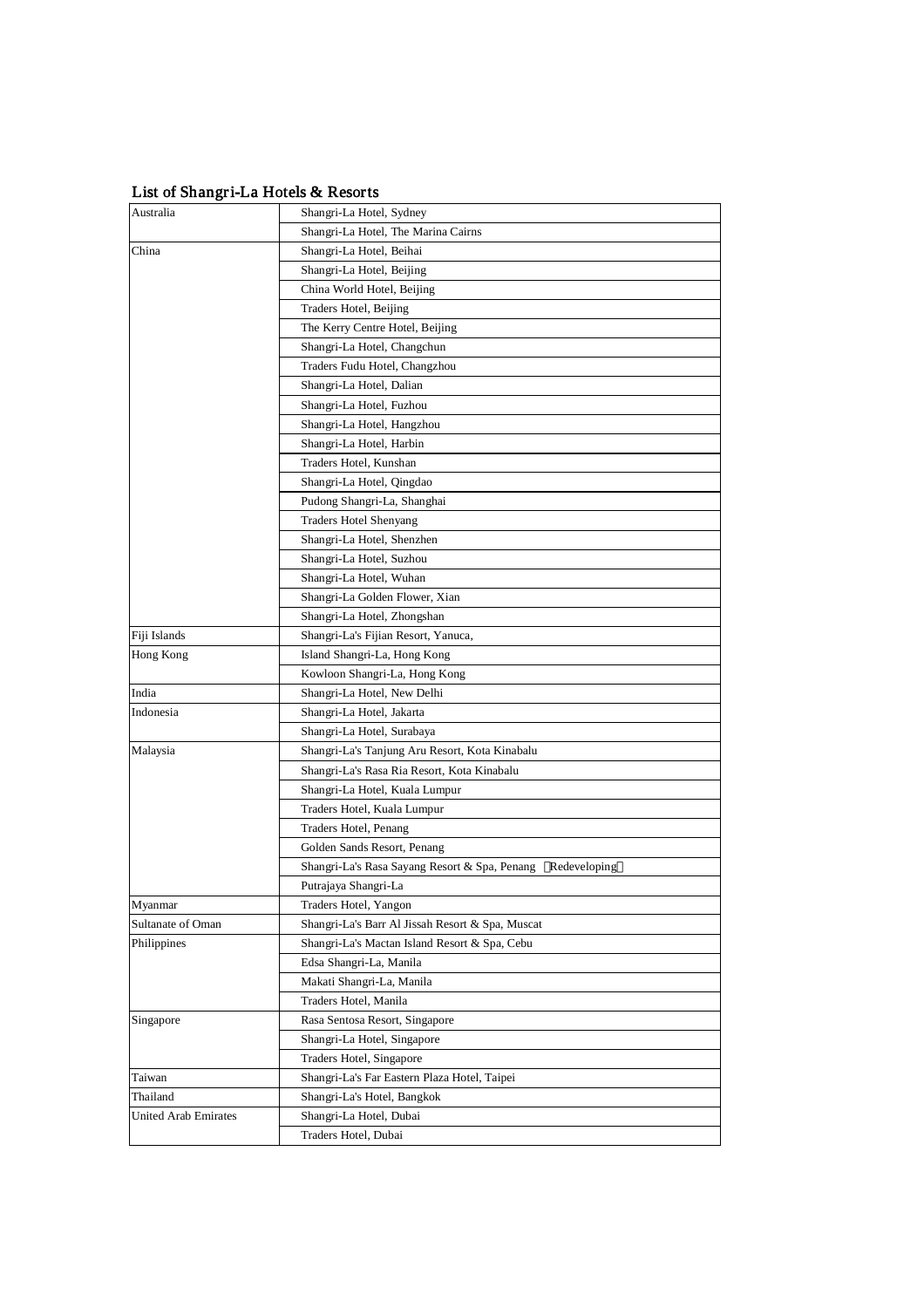## Images of Shangri-La Hotels and Resorts

Guestrooms

Pudong Shangri-La, Shanghai Shanghai Shangri-La Hotel, Singapore



Restaur ants and Bars Meeting Rooms





Shangri-La Hotel, Dubai Shangri-La Hotel, Singapore



CHI Spas<br>Shangri-La Hotel, Bangkok



Shangri-La Rasa Ria Resort, Kota Kinabalu